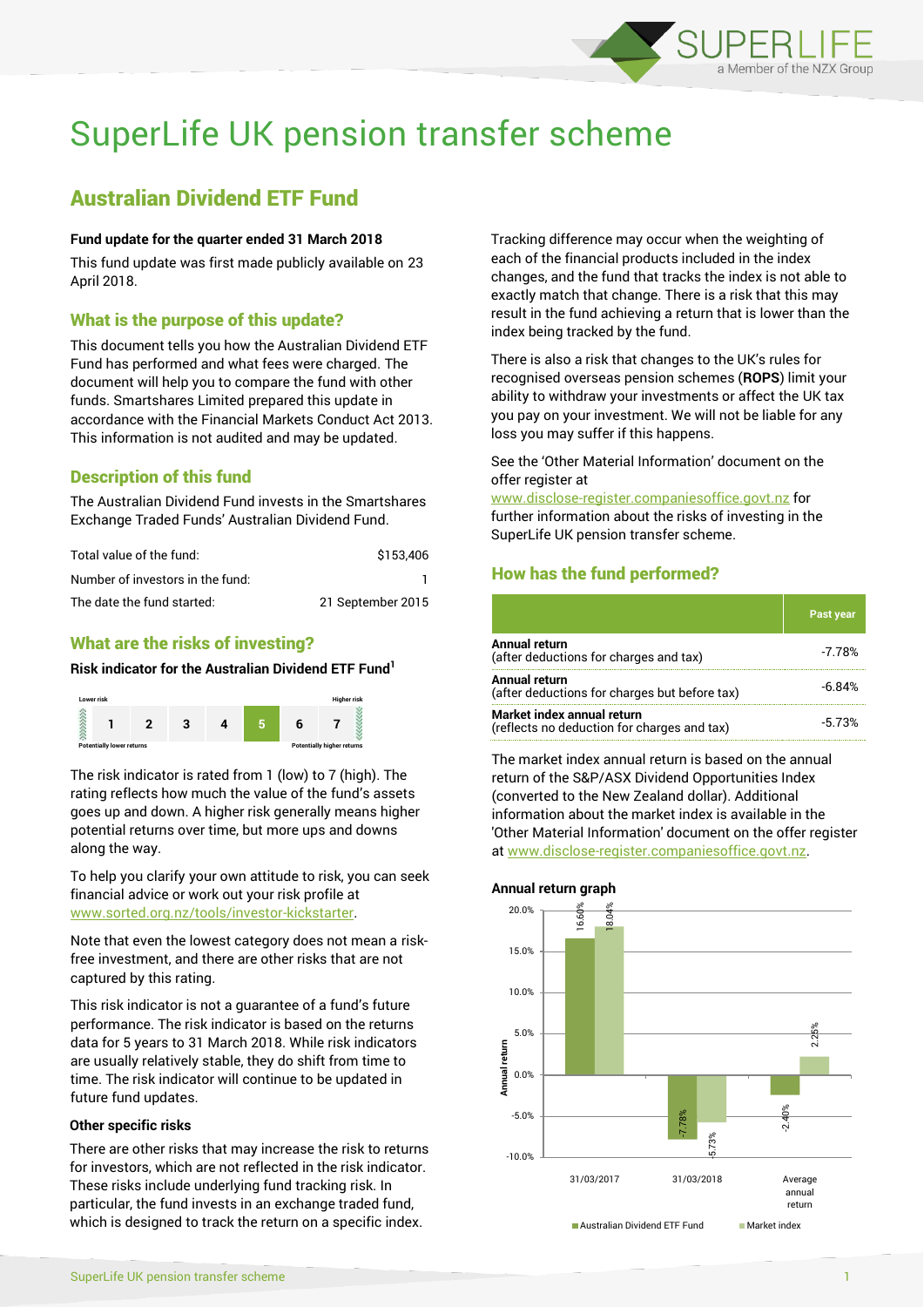

This shows the return after fund charges and tax for each year ending 31 March since the fund started. The last bar shows the average annual return since the fund started, up to 31 March 2018.

**Important:** This does not tell you how the fund will perform in the future.

## What fees are investors charged?

Investors in the Australian Dividend ETF Fund are charged fund charges. In the year to 31 March 2018 these were:

|                                                    | % per annum of fund's<br>net asset value |  |
|----------------------------------------------------|------------------------------------------|--|
| <b>Total fund charges</b>                          | 0.60%                                    |  |
| Which are made up of:                              |                                          |  |
| <b>Total management and administration charges</b> | 0.60%                                    |  |
| Including:                                         |                                          |  |
| Manager's basic fee                                | 0.30%                                    |  |
| Other management and<br>administration charges     | 0.30%                                    |  |
| <b>Total performance-based fees</b>                | 0.00%                                    |  |
| Other charges                                      | Dollar amount per investor               |  |
| Administration fee                                 | \$60 per annum                           |  |

Investors may also be charged individual action fees for specific actions or decisions (for example, for transferring money into the scheme from a UK pension scheme). See the Product Disclosure Statement for the SuperLife UK pension transfer scheme for more information about those fees.

Small differences in fees and charges can have a big impact on your investment over the long term.

## Example of how this applies to an investor

Jess had \$10,000 in the fund and did not make any further contributions. At the end of the year, Jess incurred a loss after fund charges were deducted of -\$778 (that is -7.78% of her initial \$10,000). Jess paid other charges of \$60. This gives Jess a total loss after tax of -\$838 for the year.

## What does the fund invest in?

#### **Actual investment mix**

This shows the types of assets that the fund invests in.



#### **Target investment mix**

This shows the mix of assets that the fund generally intends to invest in.

| <b>Asset Category</b>        | <b>Target asset mix</b> |
|------------------------------|-------------------------|
| Cash and cash equivalents    |                         |
| New Zealand fixed interest   |                         |
| International fixed interest |                         |
| Australasian equities        | 100.00%                 |
| International equities       |                         |
| Listed property              |                         |
| Unlisted property            |                         |
| Commodities                  |                         |
| Other                        |                         |